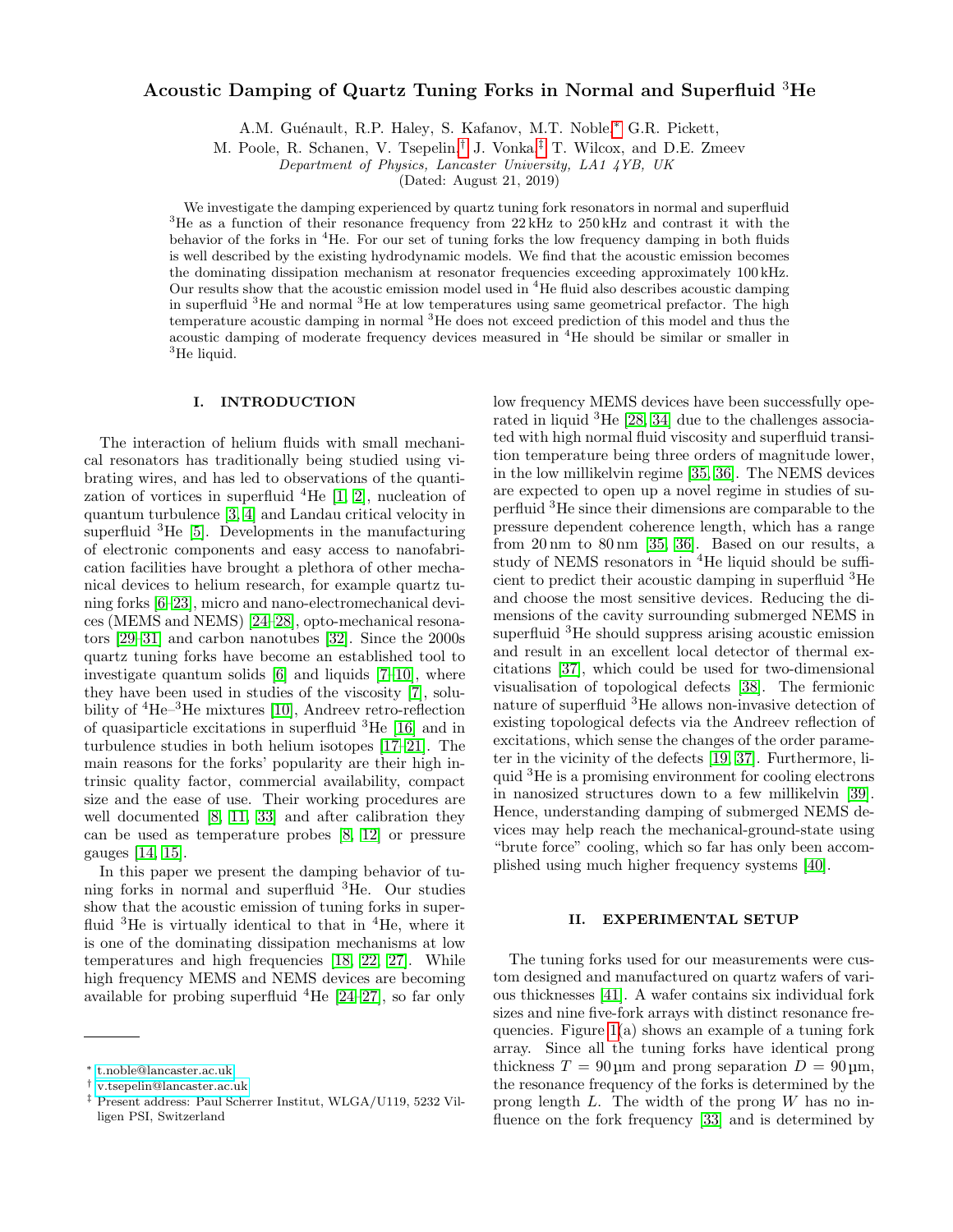

<span id="page-1-0"></span>FIG. 1. (Color online) (a) A schematic of the electronic measurement setup incorporating a photograph of a fork array comprising five tuning forks. (b) A picture of the quasiparticle camera with five tuning fork arrays used in the <sup>3</sup>He experiments. Each fork is placed in an individual cylindrical cavity.

the thickness of the wafer. We used two types of forks in our studies  $W = 50 \,\text{\mu m}$  and  $W = 75 \,\text{\mu m}$ . All the forks in an array are connected in parallel, and share drive and signal leads, which significantly reduces the necessary wiring. The tuning fork resonance peak signals do not overlap due to the carefully engineered separation of resonance frequencies and high quality factors that reach  $Q \approx 10^5$  in vacuum at 4.2 K. Due to a controlled surface finish, our tuning forks offer high reproducibility between different forks and wafers [\[20–](#page-7-25)[22\]](#page-7-22) compared to commercially available samples, which often show notably different behavior despite a nominally identical geometry.

Figure [1\(](#page-1-0)a) illustrates the principal measurement scheme that we employ to measure tuning forks. Due to the piezoelectric nature of quartz, the forks are voltage driven and produce current as a result of their motion [\[33\]](#page-8-1). The generator voltage is attenuated by 80 dB, 60 dB, 40 dB or 20 dB before entering the cryostat. The signal detected from the fork is amplified by a custom current to voltage converter [\[42\]](#page-8-10) (transimpedance amplifier) with a gain of  $10^6$  V A<sup>-1</sup> and measured by a lock-in amplifier. For an array of forks adding a summing voltage

amplifier, and four pairs of signal generators and lock-in amplifiers, allows us to measure all five forks simultaneously [\[37\]](#page-8-5).

The <sup>3</sup>He measurements were carried out using a nuclear demagnetization stage mounted on an advanced dilution refrigerator [\[43\]](#page-8-11) and capable of reaching temperatures down to 100 µK. In our studies we utilised twenty five tuning forks, in five arrays, that formed the pixels of a quasiparticle camera [\[37\]](#page-8-5). Figure [1\(](#page-1-0)b) shows a photograph of the camera, which is comprised of a copper block of dimensions  $5.7 \times 5.7 \times 4.0$  mm and five tuning fork arrays with each fork embedded in an individual cylindrical cavity with a diameter of 1.0 mm. The lengths of the forks in the arrays varied from 1875 µm to 1400 µm and correspond to the frequency range from 22 kHz to 40 kHz for the fundamental resonances. We also utilised the first overtone resonances for each fork, covering a range from 140 kHz to 250 kHz [\[22\]](#page-7-22). The sensitivity of mechanical resonators in the ballistic regime of superfluid <sup>3</sup>He is inversely proportional to the size of the oscillator, governed by thermal excitations momentum transfer, and hence we chose the thinnest available wafers,  $W = 50 \,\text{\textmu}$ , to build the camera. Several more traditional vibrating wire viscometers and detectors are placed in the vicinity of the camera and are used for <sup>3</sup>He thermometry [\[44\]](#page-8-12) as well as other experiments. All the resonators described are surrounded by eighty copper sheets necessary for cooling liquid <sup>3</sup>He and are a part of the inner cell of a nested Lancaster style experimental cell [\[45\]](#page-8-13).

The <sup>4</sup>He measurements were performed with tuning forks made using 75 µm wafers. The low temperature (450 mK) studies were carried out in an experimental cell mounted on a dilution refrigerator [\[20\]](#page-7-25). For higher temperature studies [\[22\]](#page-7-22) arrays and single tuning forks were placed directly in the main bath of a <sup>4</sup>He immersion cryostat. The responses of tuning forks embedded in a copper block quasiparticle camera were also carried out in the <sup>4</sup>He immersion cryostat. Cooling of the cryostat was achieved by pumping on the helium bath and the <sup>4</sup>He temperature was inferred from the saturated vapour pressure [\[46\]](#page-8-14) measured by a room temperature pressure gauge.

# III. DAMPING OF QUARTZ TUNING FORKS IN HELIUM LIQUIDS

The damping of tuning forks in helium is a function of temperature  $T$ , resonance frequency  $f$ , velocity  $v$  and other factors including the detailed confinement of the forks. The total damping (resonance width) of a mechanical resonator  $\Delta f_2$  in helium is comprised of the intrinsic (or vacuum) contribution  $\Delta f_2^{\text{int}}$  and the sum of all damping mechanisms supported by the liquid:

$$
\Delta f_2 = \Delta f_2^{\text{int}} + \Delta f_2(T) + \Delta f_2(v) + \Delta f_2(f). \tag{1}
$$

The intrinsic dissipation of a tuning fork is typically negligible in comparison to the other damping sources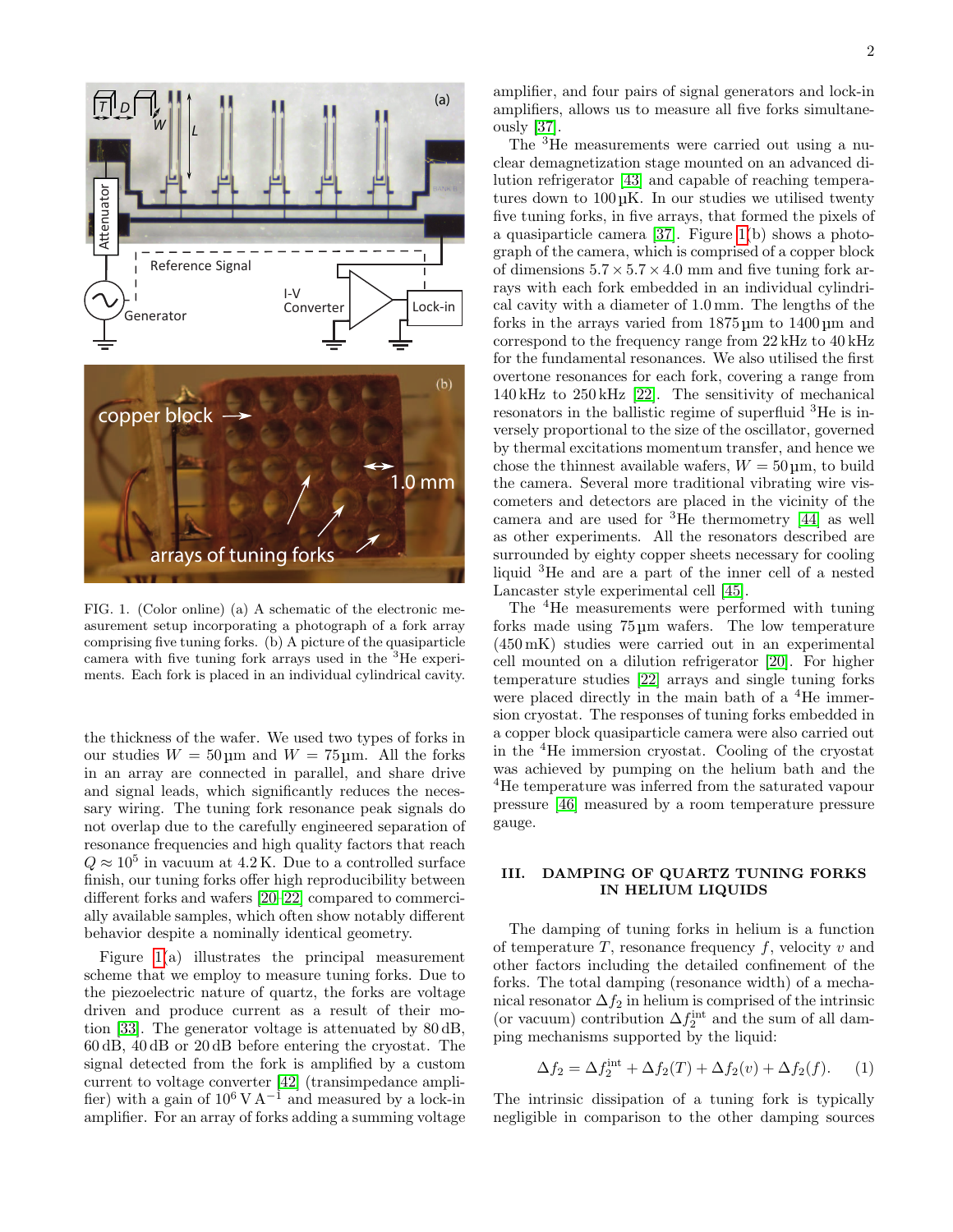$(\Delta f_2^{\text{int}} \leq 1 \text{ Hz})$ , and may become important only in the absence of all other damping sources. For our tuning forks submerged in helium the temperature and frequency dependent damping are the largest contributors. They will be introduced first using a framework that permits straightforward comparison with previous measurements of tuning forks in helium [\[8,](#page-7-16) [9,](#page-7-26) [22\]](#page-7-22).

### A. Temperature Dependent Damping

The viscosity of a fluid impedes the motion of a mechanical oscillator, and viscous damping is typically described in terms of the Stokes drag. The Stokes contribution in helium superfluids is well understood via the phenomenological two-fluid model [\[36\]](#page-8-4) and is expected to describe experimental observations at temperatures down to about  $250 \,\mu\text{K}$  in <sup>3</sup>He [\[12\]](#page-7-18) and  $0.9 \,\text{K}$  in <sup>4</sup>He [\[47\]](#page-8-15). Below these temperatures the mean free path of thermal excitations exceeds the dimensions of the oscillator and the hydrodynamic approach has to be replaced with the ballistic description.

### 1. Hydrodynamic Damping

The immersion of a vibrating object into a viscous fluid results in larger damping, detected as an increase in the width of the mechanical resonance and decrease of resonance frequency [\[48\]](#page-8-16). Blaauwgeers et al. [\[8\]](#page-7-16) showed that by using the two-fluid model, the decrease of the resonance frequency in the fluid can be interpreted as an apparent increase of the mass of the forks' prongs due to the fluid backflow around the fork and extra (normal) fluid viscously clamped to the oscillator. The fractional change of the resonance frequency  $f_{\rm H}$  of an object in helium with respect to the vacuum value  $f_0$  can be expressed as:

<span id="page-2-1"></span>
$$
\left(\frac{f_0}{f_{\rm H}}\right)^2 = 1 + \beta \frac{\rho_{\rm H} V}{m_{\rm e}} + B \frac{S}{m_{\rm e}} \sqrt{\frac{\eta \rho_{\rm nf}}{\pi f_0}}.\tag{2}
$$

Here  $\beta$  and  $B$  are two geometry-dependent parameters of the order of unity,  $m_e$  is the effective mass of a tuning fork prong,  $V$  and  $S$  are the volume and the surface area of a prong,  $\rho_\mathrm{H}$  is the total density of helium,  $\eta$ is helium viscosity and  $\rho_{\rm nf}$  is the density of the normal fluid component. The coefficient  $\beta$  corresponds to the fluid backflow around the fork, while  $B$  characterises the thickness of the normal fluid component clamped to the fork and is governed by the viscous penetration depth,  $\sqrt{\eta \rho_{\text{nf}}/(\pi f_0)}$  [\[8\]](#page-7-16).

In the limit where the viscous penetration depth is much smaller than the characteristic size of the oscillator, the width of resonance arising from the viscous damping experienced by the mechanical resonator can be represented via a solution to the Stokes theorem [\[12\]](#page-7-18):

<span id="page-2-0"></span>
$$
\Delta f_2^{\text{hyd}} = C \frac{S}{2m_e} \sqrt{\frac{\rho_{\text{nf}} \eta f_0}{\pi}} \left(\frac{f_{\text{H}}}{f_0}\right)^2, \tag{3}
$$

where  $C$  is the geometrical factor of the order of unity. After calibration of an oscillator at one known temperature, the coefficient  $C$  provides an easy way to determine the temperature of the liquid via the measured resonance frequency and width of the resonance [\[8\]](#page-7-16). At high viscosities, such as normal <sup>3</sup>He fluid at millikelvin temperatures, a more rigorous approach taking into account slip effects and a large penetration depth is required [\[12,](#page-7-18) [49,](#page-8-17) [50\]](#page-8-18).

# 2. Ballistic Damping

The transition from the hydrodynamic to the ballistic regime can be identified by the disappearance of the resonance frequency change at low temperatures [\[28,](#page-7-8) [51\]](#page-8-19). The ballistic damping mechanisms in both <sup>4</sup>He and <sup>3</sup>He are well understood [\[17,](#page-7-14) [50\]](#page-8-18) and we will only briefly outline them.

In superfluid  ${}^{4}$ He, the thermal excitations (phonons and rotons) exchanging momentum with the resonator govern its damping, which can be calculated using geometric arguments. The phonon contribution to the reso-nance width of an oscillating cylinder is given by [\[50\]](#page-8-18):

<span id="page-2-2"></span>
$$
\Delta f_2^{\text{ph}} = A \frac{k_{\text{B}}^4}{45\hbar^3 d(\rho + \rho_{\text{sf}})c^4} T^4,\tag{4}
$$

where  $\rho$  is the density of the resonator material,  $\rho_{\rm sf}$  is the superfluid density,  $d$  is the cylinder diameter and  $A$ is a geometrical constant. We can use the fork prong width  $W$  as an effective cylinder diameter. We ignore the roton damping contribution as it is negligible compared to the phonons at  $450 \,\mathrm{mK}$  [\[50,](#page-8-18) [52\]](#page-8-20) where our ballistic <sup>4</sup>He measurements were conducted.

In superfluid <sup>3</sup>He, the oscillator damping arises from its interaction with broken Cooper pairs, the so-called quasiparticles [\[35,](#page-8-3) [36\]](#page-8-4). The situation is highly non-trivial due to the presence of Andreev scattering (retro-reflection) of the quasiparticles in the superfluid velocity field surrounding a moving object [\[53\]](#page-8-21). The net effect of Andreev reflection is an enhancement of the ballistic damping by nearly three orders of magnitude compared to a classical gas with the same excitation density. In the low velocity limit it is possible to approximate the damping width of a vibrating cylinder by:

$$
\Delta f_2^{\rm qp} = \frac{d\gamma'}{\pi m_1} \frac{p_{\rm F}^2}{k_{\rm B}T} \left\langle n v_{\rm g} \right\rangle, \tag{5}
$$

where  $\gamma'$  is a geometrical constant,  $m_1$  is the mass per unit length of the cylinder,  $p_F$  the Fermi momentum and  $\langle nv_{\rm g}\rangle$  is the thermal quasiparticle flux [\[17\]](#page-7-14).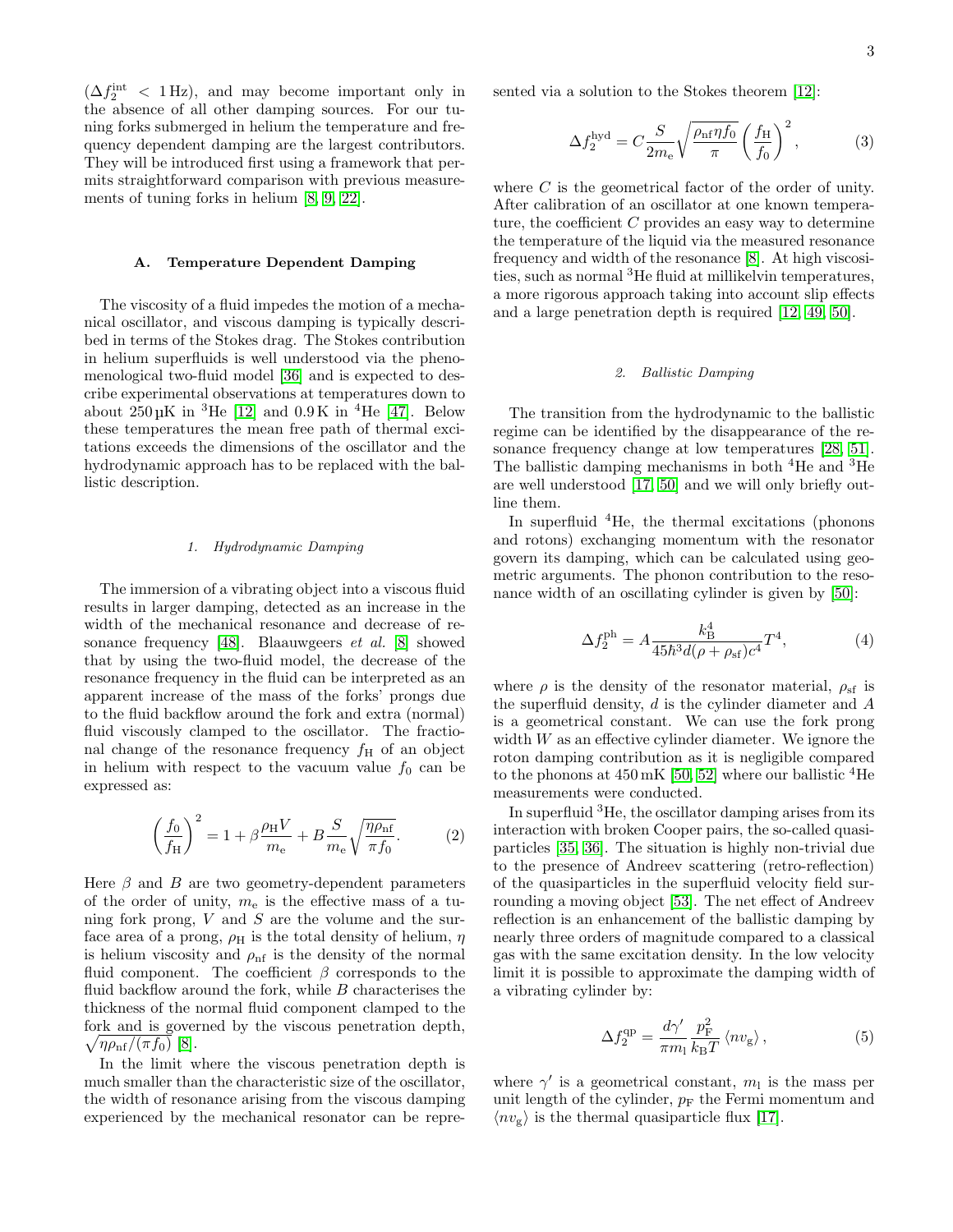## B. Frequency Dependent Damping

We have already mentioned above that in the ballistic regime the fork damping does not depend on the resonance frequency of the oscillator. According to Eq. [\(3\)](#page-2-0) the hydrodynamic damping experienced by mechanical oscillators at high temperatures shows a weak, squareroot frequency dependence. The square-root frequency dependence is also observed for the nucleation of quantum turbulence in superfluid  ${}^{4}$ He, when the motion of a mechanical oscillator exceeds a certain critical velocity [\[17,](#page-7-14) [54\]](#page-8-22). The frequency dependence attributed to the emission of sound waves by a tuning fork in  ${}^{3}He-{}^{4}He$ mixtures  $[7, 23, 55]$  $[7, 23, 55]$  $[7, 23, 55]$  and <sup>4</sup>He liquid  $[22, 56, 57]$  $[22, 56, 57]$  $[22, 56, 57]$  is nearly an order of magnitude stronger than the square-root dependence. For frequencies above approximately 100 kHz and low tuning fork velocities we expect the acoustic damping to become the main source of dissipation.

#### 1. Acoustic Damping

Two models for the acoustic emission of a tuning fork have been introduced by the Prague group [\[18\]](#page-7-21), where the authors have considered spherical and cylindrical emission of sound waves by the prongs of a tuning fork. The spherical ('3D') model seems to describe experimental observations more accurately [\[22\]](#page-7-22) and predicts the acoustic contribution to the width of the resonance to be:

<span id="page-3-0"></span>
$$
\Delta f_2^{\rm 3D} = C_{\rm 3D} \frac{\rho_{\rm H}}{c} \frac{W^2 L_e^2}{m_{\rm e}} \frac{f_{\rm H}^4}{f_0^2} \Sigma_{\rm 3D},\tag{6}
$$

$$
\Sigma_{3D} = \sum_{\substack{m=0 \text{even}}}^{\infty} (2m+1) \left[ j_m \left( \frac{\pi f_H (2T + D)}{c} \right) - j_m \left( \frac{\pi f_H D}{c} \right) \right]^2 \tag{7}
$$

Here  $j_m$  are spherical Bessel functions, c is the first sound velocity in the liquid,  $L_e = 0.3915L$  is the effective length of sound wave emittance in the fundamental resonance mode and  $C_{3D}$  is a geometrical pre-factor of order unity. In the limit where the wavelength of emitted sound is much longer than the relevant fork dimensions, a Taylor expansion of the Bessel functions shows that acoustic damping varies with frequency as  $f^{5.5}$  [\[18,](#page-7-21) [22\]](#page-7-22).

#### C. Velocity Dependent Damping

The dissipationless motion of superfluids exists only below Landau critical velocity [\[36\]](#page-8-4), after exceeding which excitations can easily be created. In <sup>4</sup>He Landau velocity approaches  $\sim 58 \,\mathrm{m\,s}^{-1}$  [\[58\]](#page-8-26) and is unattainable by a macroscopic-size mechanical resonator, due to the creation of turbulence in a liquid impeding the resonator's motion. The production of turbulence by resonators is supported in both normal and superfluid helium and causes significant damping as they lose energy to create vortices in the fluid [\[17](#page-7-14)[–20\]](#page-7-25). The critical velocity for the onset of turbulence is typically on the order of  $10 \text{ mm s}^{-1}$ and is easily achievable by our resonators since their maximum velocity is  $\sim 2 \,\mathrm{m\,s^{-1}}$ .

In superfluid <sup>3</sup>He exceeding Landau velocity, which has a value of  $\sim$ 27 mm s<sup>-1</sup>, breaks Cooper-pairs and produces quasiparticle excitations [\[17\]](#page-7-14). Quantum turbulence also exists in superfluid <sup>3</sup>He and has an onset velocity of the order of several millimeters per second. We avoid turbulence and pair breaking by using velocities far below Landau velocity in  ${}^{3}$ He. All our measurements, in  ${}^{4}$ He and <sup>3</sup>He, are carried out at tuning fork velocities below  $1 \text{ mm s}^{-1}$ , which is significantly lower than the expected critical velocities.

### IV. RESULTS

To determine the damping experienced by a tuning fork we sweep the excitation frequency in the vicinity of its resonance and measure the fork's response. We fit the obtained resonance curve with a Lorentzian function to find the resonance frequency  $f_{\rm H}$  and damping width  $\Delta f_2$  of the fork [\[22\]](#page-7-22). First, we will contrast our bulk low temperature measurements in <sup>4</sup>He with the results of previous measurements [\[22\]](#page-7-22) and then introduce measurements carried out in <sup>3</sup>He.

# A. Helium-4 Results

 $\sum_{n=1}^{\infty}$  ping as a function of the resonance frequency measured . in bulk <sup>4</sup>He. Below approximately 100 kHz the damping Figure [2](#page-4-0) presents the dependence of tuning fork damexperienced by the forks in helium only weakly changes with their operating frequency, but exhibits a significant dependence at higher frequencies. Open and filled symbols correspond to the fundamental mode and the first harmonic of the tuning fork respectively and indicate that the frequency dependence observed is not sensitive to the operating mode of the tuning fork. Measurements at temperatures of 4.2 K and 1.5 K at the saturated vapour pressure have been previously reported [\[22\]](#page-7-22) and show a similar tendency to the low temperature data measured with a different set of tuning forks. The low temperature data was measured at a temperature of 450 mK and a pressure of 22 bar in another experimental cell [\[20\]](#page-7-25).

The high temperature data at low frequencies is well described within the hydrodynamic framework introduced via Eqs. [\(2\)](#page-2-1) and [\(3\)](#page-2-0). The dashed line in Fig. [2](#page-4-0) corresponds to fitting parameters  $\beta = 0.26$ ,  $B = 0.28$ ,  $C =$ 0.54 [\[22\]](#page-7-22). The dotted line is a combination of the hydrodynamic damping at low frequencies in Eq. [\(3\)](#page-2-0) and acoustic dominated damping in Eq. [\(6\)](#page-3-0) at high frequencies with the acoustic emission coefficient  $C_{3D} = 2.17$  [\[22\]](#page-7-22). We have used the values of the speed of sound at satura-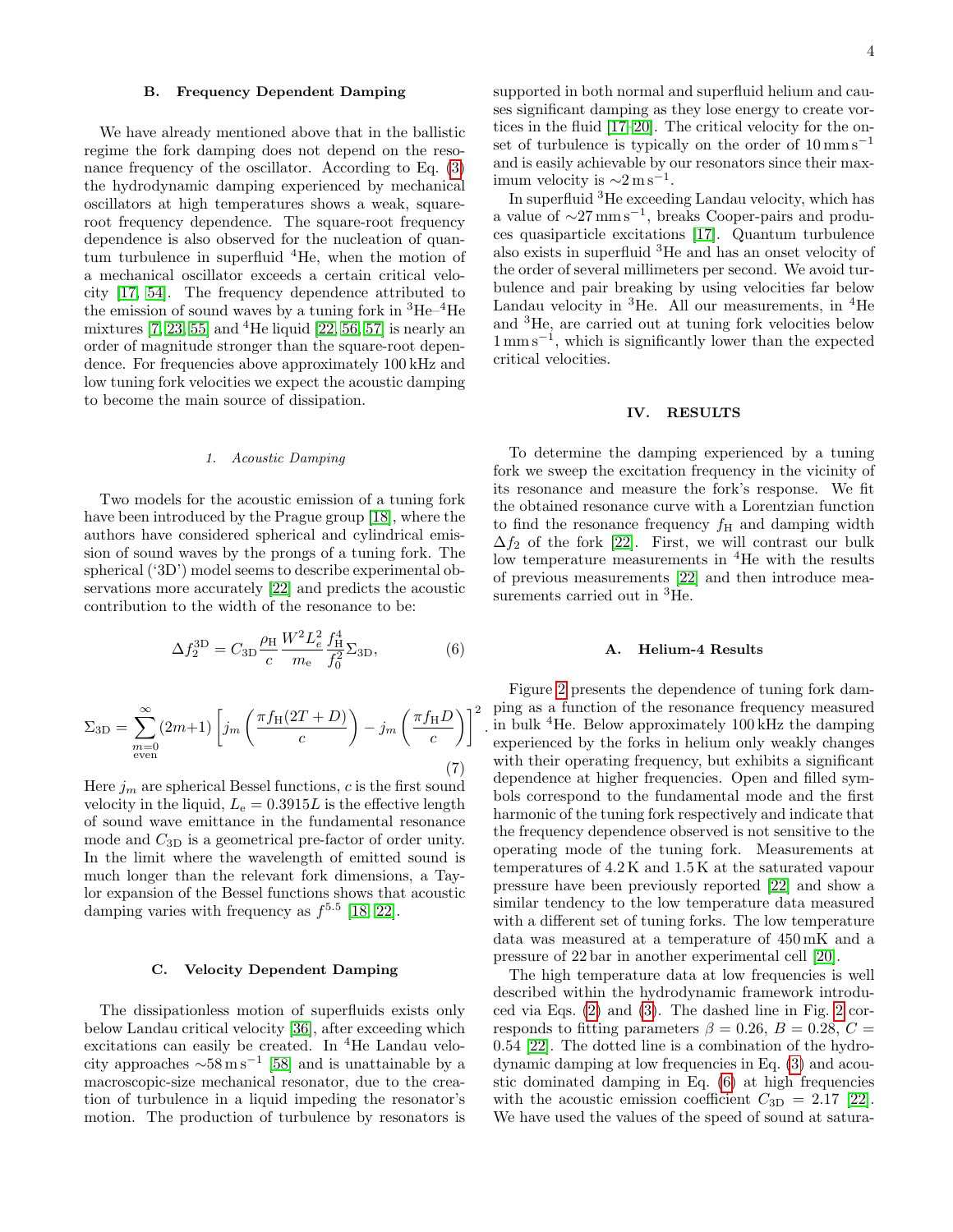

<span id="page-4-0"></span>FIG. 2. (Color online) Log-log plot of frequency dependence of the tuning fork damping in <sup>4</sup>He liquid for the fundamental (open symbols) and overtone (filled symbols) modes of the forks. The 4.2 K and 1.5 K data [\[22\]](#page-7-22) was taken at saturated vapour pressure, while the 450 mK measurements were carried out at a pressure of 22 bar. The dashed line corresponds to the hydrodynamic contribution described by Eq. [\(3\)](#page-2-0). The dotted lines correspond to the 3D model of acoustic damping with ballistic or hydrodynamic contributions.

ted vapour pressure equal to  $190 \,\mathrm{m\,s^{-1}}$  and  $235 \,\mathrm{m\,s^{-1}}$  at  $4.2 K$  and  $1.5 K$ , respectively [\[46\]](#page-8-14).

At  $450 \,\mathrm{mK}$  the normal fluid component density of  $4\,\mathrm{He}$ -II is negligible and we expect the data measured at these temperatures to be consistent with the ballistic framework. Hence the low frequency damping should be described by phonon interaction and was compared with the predictions of Eq. [\(4\)](#page-2-2). We obtain a phonon damping constant  $A = 18$  that significantly exceeds the values reported for vibrating wires [\[50,](#page-8-18) [52\]](#page-8-20). The difference could be attributed to the vastly different geometry of the forks compared to vibrating wires and perhaps the non-zero pressure in the experimental cell.

The green dotted line going through the low temperature data in Fig. [2](#page-4-0) is a sum of the frequency independent phonon contribution and acoustic damping with coefficient  $C_{3D} = 2.17$  used to fit the high temperature data at saturated vapour pressure [\[22\]](#page-7-22). We estimated the sound velocity in  ${}^{4}$ He at 22 bar pressure and 450 mK to be  $355 \,\mathrm{m\,s^{-1}}$  [\[59\]](#page-8-27). It is remarkable that all the acoustic data is described by a single coefficient, despite the data being measured by different forks over a large range of temperatures and pressures. This shows that our custom designed forks manufactured on different wafers are highly reproducible. Turbulent drag measurements carried out in two different laboratories Lancaster and Prague using a set of such forks were also practically identical [\[21\]](#page-7-15).

### B. Helium-3 Results

Prior to introducing <sup>3</sup>He into the cell we characterised the intrinsic damping of the tuning forks for the fundamental and first harmonic mode resonances in vacuum at a temperature of  $4.2$  K. After condensing  ${}^{3}$ He into the cell, we took measurements during the cryostat cooldown at temperatures of 1.5 K, 115 mK and 10 mK. Due to the fermionic nature of <sup>3</sup>He, its viscosity increases quadratically with decreasing temperature [\[12,](#page-7-18) [60\]](#page-8-28) and below 10 mK the viscosity of normal <sup>3</sup>He becomes comparable to that of olive oil. For our set of tuning forks, which are optimised for superfluid <sup>3</sup>He-B studies, this high viscous damping makes the measurements below 10 mK virtually impossible until the ballistic regime in the superfluid phase is reached. To reach the ballistic regime in superfluid <sup>3</sup>He we have pre-cooled the cell in a magnetic field of 6.3 T to 5 mK using the dilution refrigerator and demagnetized the cell to 50 mT, reaching the final temperature of 150 µK.

The top panel of Fig. [3](#page-5-0) shows the dependence of tuning fork damping as a function of the resonance frequency measured in vacuum and in superfluid <sup>3</sup>He-B at 4.2 K and 150 µK respectively. We present both sets of data together since their damping at low frequencies, below 40 kHz, is comparable. The tuning fork damping measured in the superfluid contains the intrinsic damping of the fork and hence the liquid contribution is almost identical to the one in vacuum. The vacuum data measured for the first overtone mode lying at frequencies above 100 kHz shows a large degree of scatter (difference in the damping of individual forks). We note, that the uncertainty of each data point is negligible, as resonance measured for each fork are stable and reproducible, with the smallest  $Q$ -factor is of the order of  $10^4$ . We attribute increased damping at certain frequencies to flexing of the base of the tuning fork array and believe that clamping the array base should improve the Q-factor further. At moderate frequencies the difference in the damping of individual forks remains large even in the superfluid phase. In some cases the superfluid damping of the forks was smaller than that measured in vacuum, which indicates that the origin of the scatter is likely to be mechanical. The top panel of Fig. [3](#page-5-0) also demonstrates that at the highest operating frequencies the tuning fork damping in the superfluid <sup>3</sup>He significantly exceeds the values obtained in vacuum measurements. This indicates the presence of a different damping mechanism compared to the low frequencies.

The measurements taken in normal <sup>3</sup>He are presented in the bottom panel of Fig. [3.](#page-5-0) The fork damping at low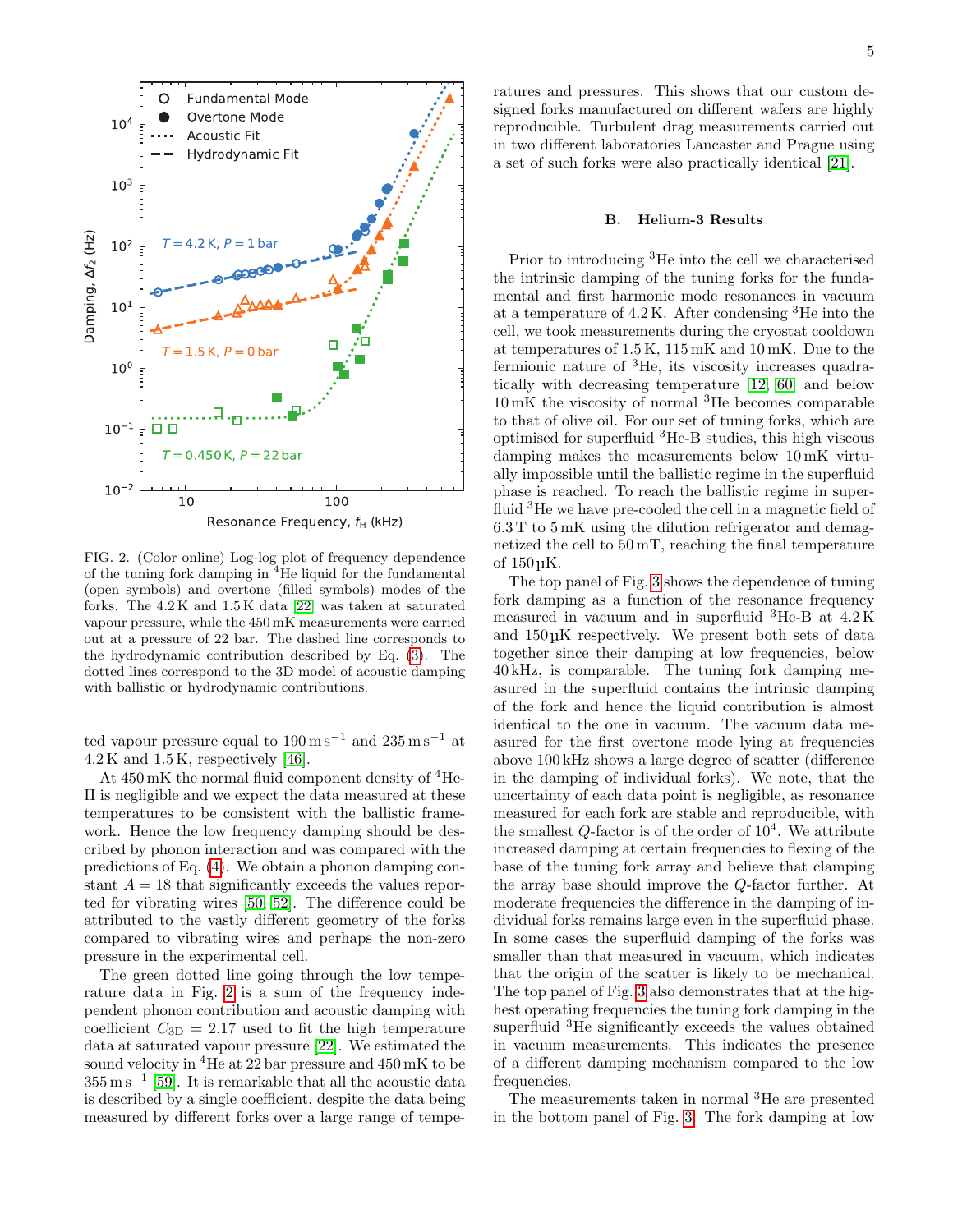

<span id="page-5-0"></span>FIG. 3. (Color online) Log-log plot of the measured damping versus resonance frequency of the forks at the fundamental (open symbols) and overtone modes (filled symbols) in superfluid  ${}^{3}$ He-B and vacuum (top); and normal fluid  ${}^{3}$ He (bottom). The dashed line corresponds to the hydrodynamic damping experienced by the forks. The dotted line shows the acoustic damping model described by Eq. [\(6\)](#page-3-0) with hydrodynamic or ballistic contributions.

frequencies significantly exceeds the intrinsic and the superfluid values. The data shows that the damping is larger at the lowest temperatures as expected for a viscous Fermi fluid. The dashed lines in Fig. [3,](#page-5-0) corresponding to the hydrodynamic damping model, describe the low frequency data well. Due to the high viscosity of  ${}^{3}$ He, instead of the simple framework described by Eq. [\(3\)](#page-2-0) [\[8\]](#page-7-16) we used a more rigorous calculation in the hydrodynamic regime to account for the large viscous penetration depth. A comparison of the measurements and the hydrodynamic model clearly shows that in the normal fluid the tuning fork resonance widths start to increase above 100 kHz and therefore requires acoustic damping to be taken into account.

The dotted lines in Fig. [3](#page-5-0) combine the acoustic contribution described by Eq. [\(6\)](#page-3-0) with the ballistic damping in the superfluid phase ( $\gamma' = 1.6$  to 1.8) and the hydrodynamic damping in the normal fluid (Stokes parameter equal to 1.5) respectively. The combined model seems to reasonably follow the data points in both the superfluid and the normal phases. We chose a value of the acoustic coefficient  $C_{3D} = 2.17$  identical to that in <sup>4</sup>He since the forks used differ only in the wafer thickness and  $C_{3D}$  was constant in the <sup>4</sup>He measurements, independent of temperature and pressure changes. The sound velocity in normal <sup>3</sup>He liquid at  $1.5 \text{ K}$  is  $169 \text{ m s}^{-1}$  and  $184 \text{ m s}^{-1}$  at  $115 \text{ mK}$  and  $10 \text{ mK}$ , respectively [\[61\]](#page-8-29). In the superfluid phase, at our range of temperatures and frequencies zero sound should be emitted instead of first sound [\[35,](#page-8-3) [36\]](#page-8-4). Zero sound corresponds to oscillations in the Fermi sphere or the quasiparticle density and has the sound velocity here equal to  $190 \,\mathrm{m\,s^{-1}}$  [\[36\]](#page-8-4). We expect the change from first to zero sound to have little effect on the fork damping as the value of sound velocity hardly changes and the dispersion relations in both modes are identical [\[36\]](#page-8-4).

The normal 1.5 K data and the superfluid data plotted in Fig. [3](#page-5-0) show that the experimental points seem to deviate significantly from the combined model, and give the impression that the onset of damping happens at high frequencies and exhibits a steep power law dependence. The observed discrepancy can be explained by considering the shape and the size of the cylindrical cavities surrounding the tuning forks.

# V. DISCUSSION AND CONCLUSIONS

It is known that cavities suppress acoustic emission [\[18,](#page-7-21) [56\]](#page-8-24) and while the camera has an open cylinder geometry its effect on the fork's acoustic emission is determined by their relative positions and orientation. To investigate the effect of the cylindrical cavity on emission we placed a fork array in the replica of the camera and measured the damping dependence of the array in a <sup>4</sup>He immersion fridge. For the comparison of the data measured at different temperatures in both <sup>4</sup>He and <sup>3</sup>He it is appropriate to work with the wavelengths of emitted sound rather than the resonance frequencies since the sound velocity varies considerably.

Figure [4](#page-6-0) displays the dependence of the tuning fork mechanical resonance width as a function of the sound wavelength for <sup>4</sup>He and <sup>3</sup>He measurements. The <sup>4</sup>He data in the top panel contrasts the bulk measurements [\[22\]](#page-7-22) shown in Fig. [2](#page-4-0) using faded colors against the measurements in the cylindrical cavity for superfluid and normal <sup>4</sup>He in bold colors. The dotted curves, corresponding to the combined hydrodynamic and acoustic model, agree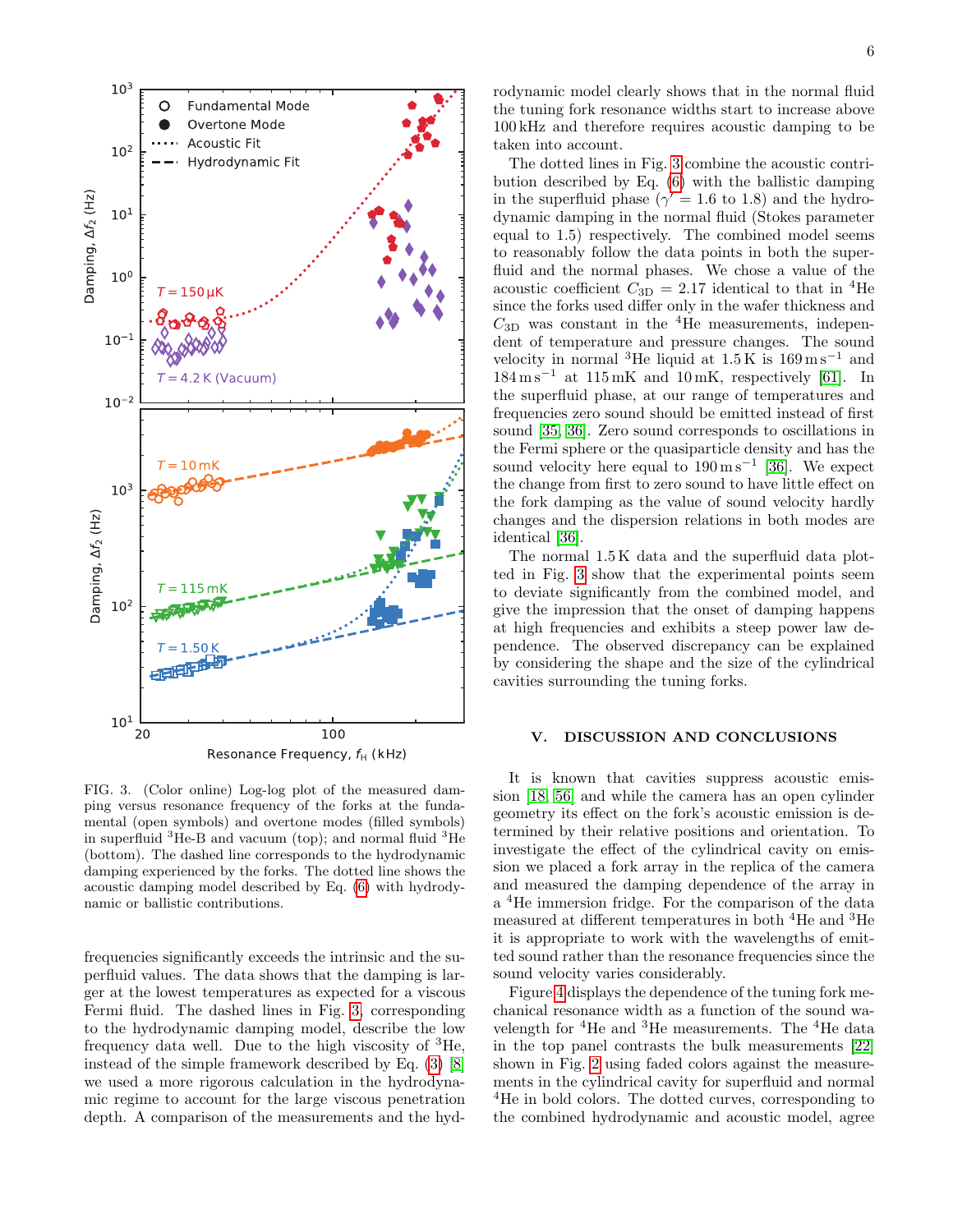

<span id="page-6-0"></span>FIG. 4. (Color online) Log-log plot of the fork damping in <sup>4</sup>He (top), normal <sup>3</sup>He (centre) and superfluid <sup>3</sup>He (bottom) versus the sound wavelength corresponding to the fork's fundamental resonance (open symbols) and overtone resonance (filled symbols). The top panel shows bulk measurements in <sup>4</sup>He using faded colors along with the measurements performed in a cylindrical cavity in bold colors. The shaded area to the left highlights the wavelengths corresponding to unsuppressed sound emission. The dotted and dashed lines correspond to the total and hydrodynamic damping models respectively.

well with the bulk data, but fail to describe the cavity data with wavelengths in the range from 1 mm to 2 mm. These data points are almost entirely described by the hydrodynamic model alone, but still exhibit some degree of the acoustic emission. This suggests that sound emission for wavelengths above about 1 mm is significantly suppressed, while wavelengths below this threshold show

the damping almost in line with what is expected from the bulk <sup>4</sup>He measurements. The threshold wavelength of 1 mm agrees well with the cavity diameter of the camera and the directionality of sound emitted by a tuning fork in the cavity.

The <sup>3</sup>He data for normal and superfluid phases shown on the centre and bottom panels of Fig. [4](#page-6-0) display a trend similar to the <sup>4</sup>He measurements. The data points in superfluid <sup>3</sup>He corresponding to wavelengths in the range from 1 mm to 2 mm are neither fully described by the acoustic model nor by the ballistic damping supporting the idea of suppression of sound emission in the surrounding cavity. While the normal <sup>3</sup>He results measured at 10 mK and 115 mK in are also consistent with the proposed scenario, the  ${}^{3}$ He data taken at 1.5 K show reduced acoustic emission for wavelengths shorter than 1 mm, where sound is expected to be freely emitted. It is not clear what causes this behavior, but it is possible that a combination of imperfect alignment of the arrays in the camera and lower attenuation of the first sound at high temperature [\[36\]](#page-8-4) affects the acoustic emission of the forks [\[18,](#page-7-21) [56\]](#page-8-24) and is responsible for the observed differences between the high and low temperature data in  ${}^{3}$ He. High temperature data in normal  ${}^{3}$ He suggests that the observed acoustic damping does not exceed what is expected from the acoustic emission model. The dilution refrigerator has a poor degree of temperature control in this temperature region and systematic measurements are impractical.

Due to the more complex nature of the fermionic liquid, <sup>3</sup>He supports excitations that have no analogue in  ${}^{4}$ He. An example of unique  ${}^{3}$ He excitations are spin waves for which we would expect to have a strong magnetic field dependence [\[35\]](#page-8-3). Our measurements in superfluid <sup>3</sup>He show that the tuning fork damping is not affected by changing the magnetic field by a factor of two. It has recently been found that the magnetisation of the solid layer of <sup>3</sup>He atoms can exert a force on a tuning fork if that fork moves the magnetisation vector with respect to the external field in <sup>3</sup>He-B [\[62\]](#page-8-30). In our geometry we would expect no force from this effect since the magnetic field and the fork motion are orthogonal to each other. We have also found no sizeable changes in normal <sup>3</sup>He when magnetic field was changed in the range from 0.1 T to 6.3 T.

We conclude that, at low oscillating velocities, the damping experienced by tuning forks in <sup>4</sup>He and superfluid <sup>3</sup>He liquids can be described by combining the acoustic emission model with the hydrodynamic or ballistic frameworks. The acoustic damping dominates the behaviour of tuning forks with resonance frequencies above approximately 100 kHz. It is remarkable that sound emission in both isotopes can be described by an acoustic model with a single geometrical coefficient in the normal and superfluid phases for the majority of our tuning forks despite the change of emitted sound mode in <sup>3</sup>He. Due to the scatter of our high temperature data in normal <sup>3</sup>He we can only state that the observed acoustic dam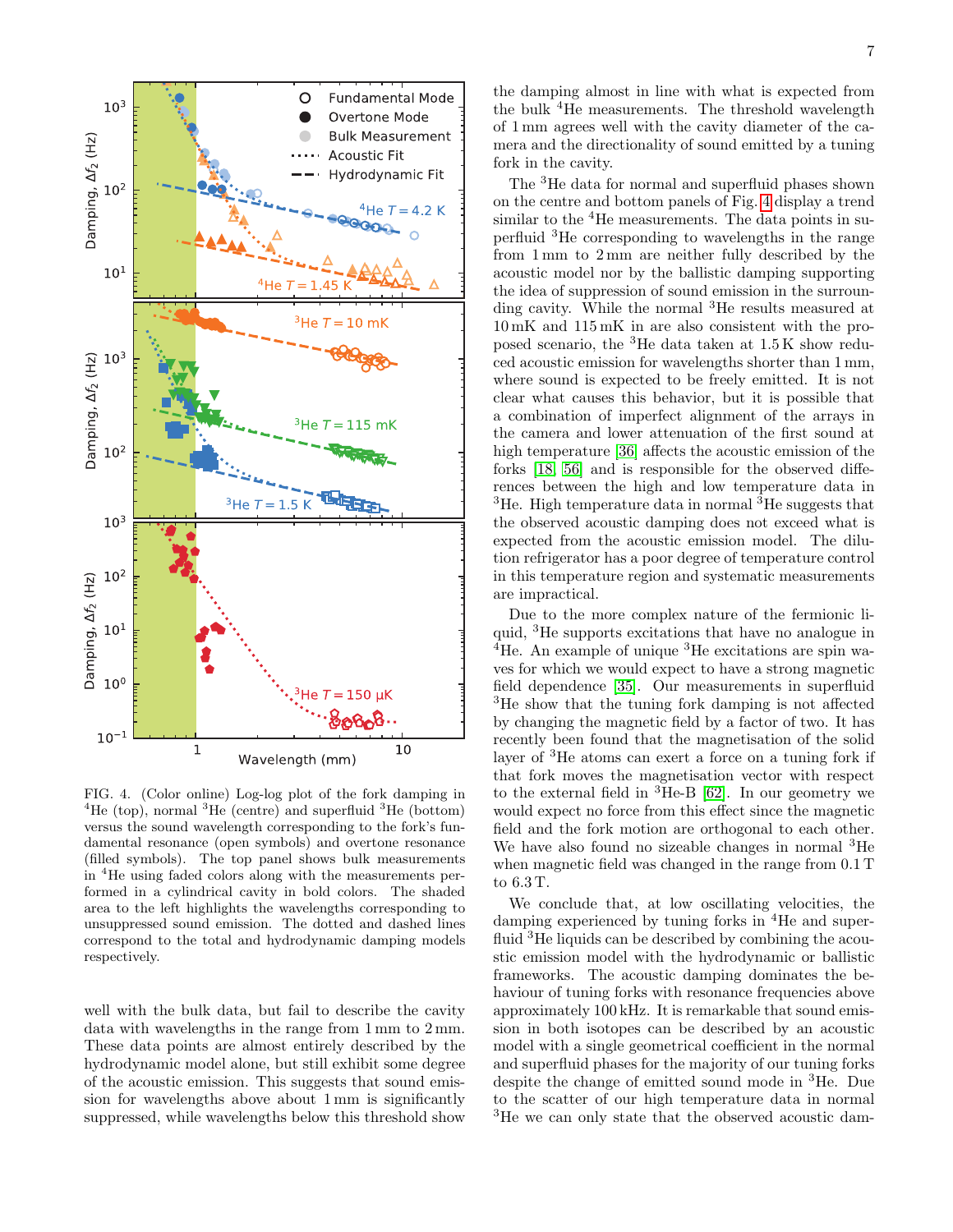ping does not exceed what is expected from the acoustic emission model. The latter is useful for predicting properties and behaviour of oscillators in superfluid <sup>3</sup>He, after tests in the much more accessible <sup>4</sup>He have been carried out. Our measurements also show that the sound emission can be suppressed by selecting the appropriate cavity size. This should be taken into account for designing experimental apparatus for studies of the onset of quantum turbulence or probing helium excitations using high frequency MEMS and NEMS.

### ACKNOWLEDGMENTS

We thank S. M. Holt, A. Stokes, and M.G. Ward for excellent technical support. We thank S. Autti, A. Ca-

- <span id="page-7-0"></span>[1] W. F. Vinen, [Proc. R. Soc. A](https://doi.org/10.1098/rspa.1961.0029) 260, 218 (1961).
- <span id="page-7-1"></span>[2] R. J. Zieve, C. M. Frei, and D. L. Wolfson, [Phys. Rev. B](https://doi.org/10.1103/PhysRevB.86.174504) 86[, 174504 \(2012\).](https://doi.org/10.1103/PhysRevB.86.174504)
- <span id="page-7-2"></span>[3] H. Yano, A. Handa, H. Nakagawa, K. Obara, O. Ishikawa, T. Hata, and M. Nakagawa, [J. Low Temp. Phys.](https://doi.org/10.1007/s10909-005-2261-8) 138, 561 [\(2005\).](https://doi.org/10.1007/s10909-005-2261-8)
- <span id="page-7-3"></span>[4] S. N. Fisher, A. J. Hale, A. M. Guénault, and G. R. Pickett, [Phys. Rev. Lett.](https://doi.org/10.1103/PhysRevLett.86.244) 86, 244 (2001).
- <span id="page-7-4"></span>[5] C. A. M. Castelijns, K. F. Coates, A. M. Guénault, S. G. Mussett, and G. R. Pickett, [Phys. Rev. Lett.](https://doi.org/10.1103/PhysRevLett.56.69) 56, 69 [\(1986\).](https://doi.org/10.1103/PhysRevLett.56.69)
- <span id="page-7-5"></span>[6] S. L. Ahlstrom, D. I. Bradley, M. Človečko, S. N. Fisher, A. M. Guénault, E. A. Guise, R. P. Haley, O. Kolosov, M. Kumar, P. V. E. McClintock, G. R. Pickett, E. Polturak, M. Poole, I. Todoshchenko, V. Tsepelin, and A. J. Woods, [J. Low Temp. Phys.](https://doi.org/10.1007/s10909-013-0930-6) 175, 140 (2014).
- <span id="page-7-11"></span>[7] D. O. Clubb, O. V. L. Buu, R. M. Bowley, R. Nyman, and J. R. Owers-Bradley, [J. Low Temp. Phys.](https://doi.org/10.1023/B:JOLT.0000035368.63197.16) 136, 1  $(2004).$
- <span id="page-7-16"></span>[8] R. Blaauwgeers, M. Blazkova, M. Clovečko, V. B. Eltsov, R. de Graaf, J. Hosio, M. Krusius, D. Schmoranzer, W. Schoepe, L. Skrbek, P. Skyba, R. E. Solntsev, and D. E. Zmeev, [J. Low Temp. Phys.](https://doi.org/10.1007/s10909-006-9279-4) 146, 537 (2007).
- <span id="page-7-26"></span>[9] M. Blažková, M. Človečko, V. B. Eltsov, E. Gažo, R. de Graaf, J. J. Hosio, M. Krusius, D. Schmoranzer, W. Schoepe, L. Skrbek, P. Skyba, R. E. Solntsev, and W. F. Vinen, [J. Low Temp. Phys.](https://doi.org/10.1007/s10909-007-9587-3) 150, 525 (2008).
- <span id="page-7-12"></span>[10] E. M. Pentti, J. T. Tuoriniemi, A. J. Salmela, and A. P. Sebedash, Phys. Rev. B 78[, 064509 \(2008\).](https://doi.org/10.1103/PhysRevB.78.064509)
- <span id="page-7-17"></span>[11] P. Skyba, [J. Low Temp. Phys.](https://doi.org/10.1007/s10909-010-0189-0) **160**, 219 (2010).
- <span id="page-7-18"></span>[12] D. I. Bradley, M. Človečko, S. N. Fisher, D. Garg, A. M. Guénault, E. Guise, R. P. Haley, G. R. Pickett, M. Poole, and V. Tsepelin, [J. Low Temp. Phys.](https://doi.org/10.1007/s10909-012-0804-3) 171, 750 (2013).
- [13] I. Gritsenko, A. Zadorozhko, V. Chagovets, and G. Sheshin, [J. Phys. Conf. Ser.](https://doi.org/10.1088/1742-6596/400/1/012068) 400, 012068 (2012).
- <span id="page-7-19"></span>[14] J. Botimer, A. Velasco, and P. Taborek, [J. Low Temp.](https://doi.org/10.1007/s10909-016-1652-3) Phys. 186[, 93 \(2017\).](https://doi.org/10.1007/s10909-016-1652-3)
- <span id="page-7-20"></span>[15] F. M. Huisman, A. E. Velasco, E. Van Cleve, and P. Taborek, [J. Low Temp. Phys.](https://doi.org/10.1007/s10909-014-1206-5) 177, 226 (2014).
- <span id="page-7-13"></span>[16] D. I. Bradley, M. Clovečko, E. Gažo, and P. Skyba, [J.](https://doi.org/10.1007/s10909-008-9815-5) [Low Temp. Phys.](https://doi.org/10.1007/s10909-008-9815-5) 152, 147 (2008).
- <span id="page-7-14"></span>[17] D. I. Bradley, P. Crookston, S. N. Fisher, A. Ganshin,

sey and V.V. Zavjalov for helpful discussion. This research was supported by the UK EPSRC Grants No. EP/L000016/1, No. EP/I028285/1, No. EP/P024203/1 and No. EP/P025625/1 as well as the European Microkelvin Platform EMP.

All data used in this paper are available in Ref. [\[63\]](#page-8-31), including descriptions of the data sets.

A. M. Guénault, R. P. Haley, M. J. Jackson, G. R. Pickett, R. Schanen, and V. Tsepelin, [J. Low Temp. Phys.](https://doi.org/10.1007/s10909-009-9982-z) 157[, 476 \(2009\).](https://doi.org/10.1007/s10909-009-9982-z)

- <span id="page-7-21"></span>[18] D. Schmoranzer, M. La Mantia, G. Sheshin, I. Gritsenko, A. Zadorozhko, M. Rotter, and L. Skrbek, [J. Low Temp.](https://doi.org/10.1007/s10909-011-0353-1) Phys. 163[, 317 \(2011\).](https://doi.org/10.1007/s10909-011-0353-1)
- <span id="page-7-24"></span>[19] J. J. Hosio, V. B. Eltsov, M. Krusius, and J. T. Mäkinen, Phys. Rev. B 85[, 224526 \(2012\).](https://doi.org/10.1103/PhysRevB.85.224526)
- <span id="page-7-25"></span> $[20]$  S. L. Ahlstrom, D. I. Bradley, M. Človečko, S. N. Fisher, A. M. Guénault, E. A. Guise, R. P. Haley, O. Kolosov, P. V. E. McClintock, G. R. Pickett, M. Poole, V. Tsepelin, and A. J. Woods, Phys. Rev. B 89[, 014515 \(2014\).](https://doi.org/10.1103/PhysRevB.89.014515)
- <span id="page-7-15"></span> $[21]$  D. Schmoranzer, M. J. Jackson, Š. Midlik, M. Skyba, J. Bahyl, T. Skokánková, V. Tsepelin, and L. Skrbek, Phys. Rev. B 99[, 054511 \(2019\).](https://doi.org/10.1103/PhysRevB.99.054511)
- <span id="page-7-22"></span> $[22]$  D. I. Bradley, M. Clovečko, S. N. Fisher, D. Garg, E. Guise, R. P. Haley, O. Kolosov, G. R. Pickett, V. Tsepelin, D. Schmoranzer, and L. Skrbek, [Phys. Rev. B](https://doi.org/10.1103/PhysRevB.85.014501) 85, [014501 \(2012\).](https://doi.org/10.1103/PhysRevB.85.014501)
- <span id="page-7-6"></span>[23] V. A. Bakhvalova, I. A. Gritsenko, E. Ya. Rudavskii, V. K. Chagovets, and G. A. Sheshin, [Low Temp. Phys.](https://doi.org/10.1063/1.4927312) 41[, 502 \(2015\).](https://doi.org/10.1063/1.4927312)
- <span id="page-7-7"></span>[24] A. Kraus, A. Erbe, and R. H. Blick, [Nanotechnology](https://doi.org/10.1088/0957-4484/11/3/305) 11, [165 \(2000\).](https://doi.org/10.1088/0957-4484/11/3/305)
- [25] D. I. Bradley, R. George, A. M. Guénault, R. P. Haley, S. Kafanov, M. T. Noble, Yu. A. Pashkin, G. R. Pickett, M. Poole, J. R. Prance, M. Sarsby, R. Schanen, V. Tsepelin, T. Wilcox, and D. E. Zmeev, [Sci. Rep.](https://doi.org/10.1038/s41598-017-04842-y) 7, 4876 [\(2017\).](https://doi.org/10.1038/s41598-017-04842-y)
- [26] T. Kamppinen and V. B. Eltsov, [J. Low Temp. Phys.](https://doi.org/10.1007/s10909-018-02124-z) 196[, 283 \(2019\).](https://doi.org/10.1007/s10909-018-02124-z)
- <span id="page-7-23"></span>[27] K. Y. Fong, D. Jin, M. Poot, A. Bruch, and H. X. Tang, Nano Lett. 19[, 3716 \(2019\).](https://doi.org/10.1021/acs.nanolett.9b00821)
- <span id="page-7-8"></span>[28] P. Zheng, W. G. Jiang, C. S. Barquist, Y. Lee, and H. B. Chan, [Phys. Rev. Lett](https://doi.org/10.1103/PhysRevLett.117.195301) 117, 195301 (2016).
- <span id="page-7-9"></span>[29] L. A. De Lorenzo and K. C. Schwab, [New J. Phys.](https://doi.org/10.1088/1367-2630/16/11/113020) 16, [113020 \(2014\).](https://doi.org/10.1088/1367-2630/16/11/113020)
- [30] G. I. Harris, D. L. McAuslan, E. Sheridan, Y. Sachkuo, C. Baker, and W. P. Bowen, Nat. Phys. 12[, 788 \(2016\).](https://doi.org/10.1038/nphys3714)
- <span id="page-7-10"></span>[31] A. D. Kashkanova, A. B. Shkarin, C. D. Brown, N. E. Flowers-Jacobs, L. Childress, S. W. Hoch, L. Hohmann, K. Ott, J. Reichel, and J. G. E. Harris, [Nat. Phys.](https://doi.org/10.1038/NPHYS3900) 13,